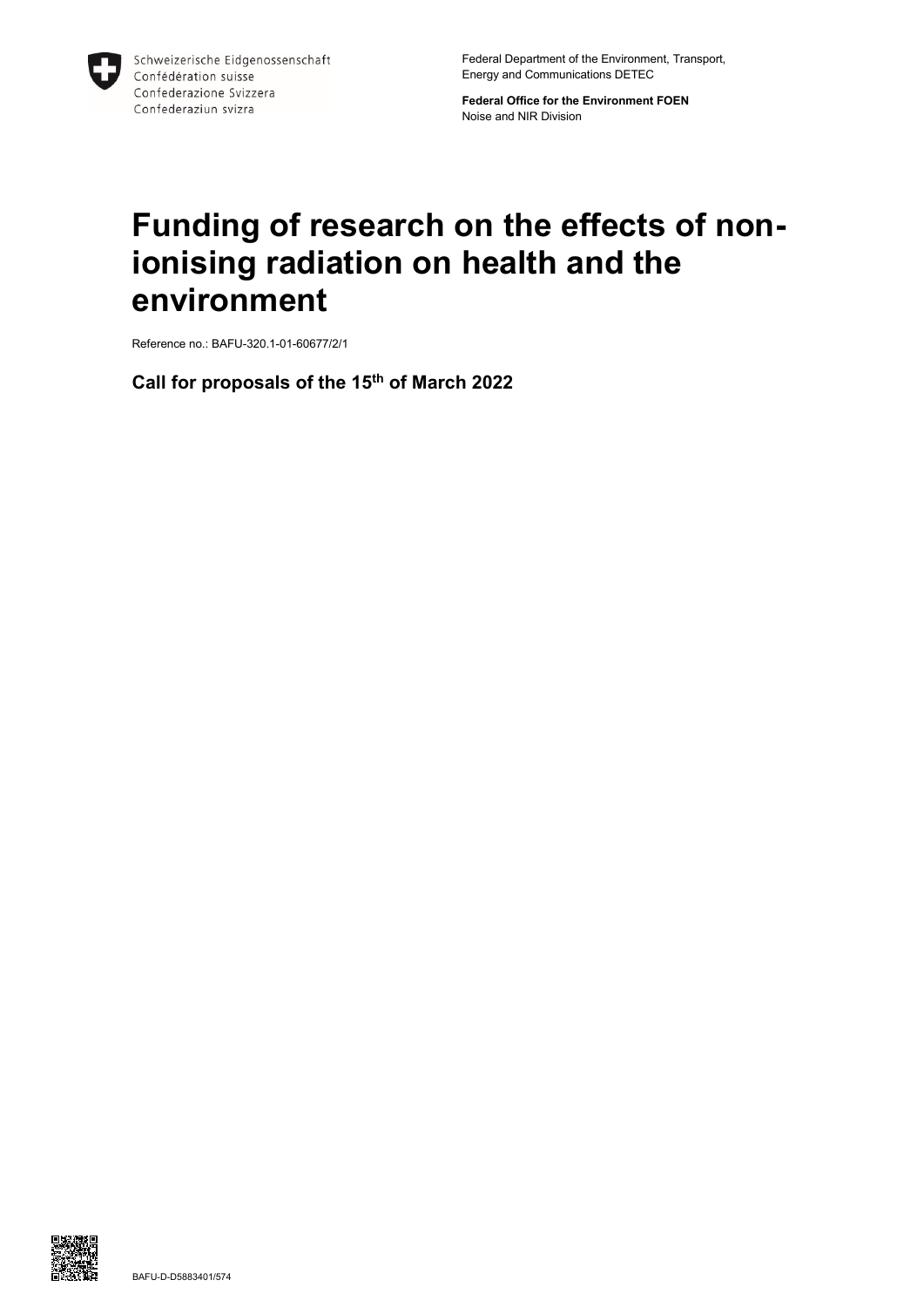## **Contents**

| 1            |     |  |  |
|--------------|-----|--|--|
|              | 1.1 |  |  |
|              | 1.2 |  |  |
|              | 1.3 |  |  |
|              | 1.4 |  |  |
| $\mathbf{2}$ |     |  |  |
| 3            |     |  |  |
| 4            |     |  |  |
|              | 4.1 |  |  |
|              | 4.2 |  |  |
|              | 4.3 |  |  |
|              | 4.4 |  |  |
|              | 4.5 |  |  |
|              | 4.6 |  |  |
|              | 4.7 |  |  |
|              | 4.8 |  |  |
|              | 4.9 |  |  |
|              |     |  |  |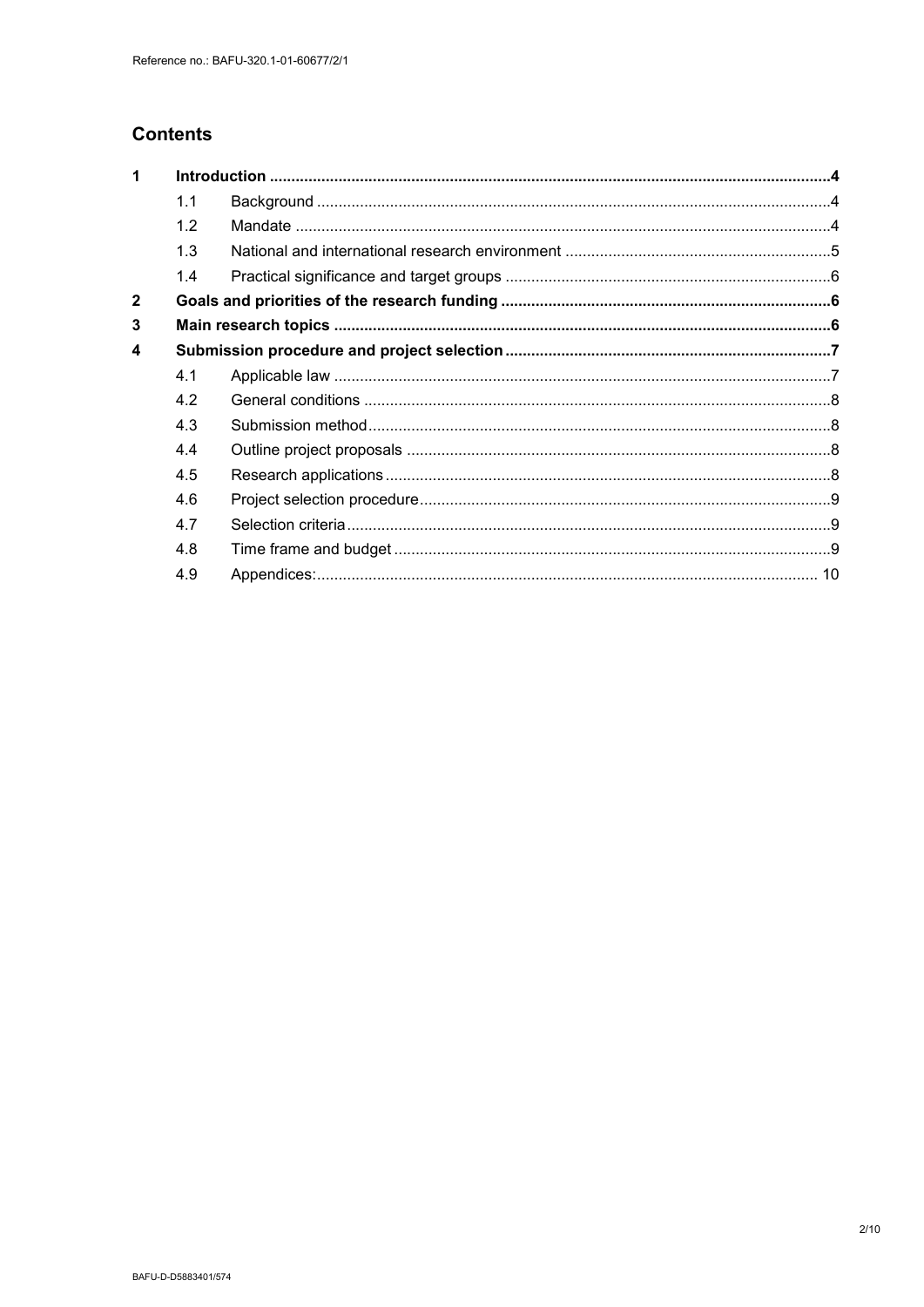## **Summary**

Research funding on mobile communications and non-ionising radiation (NIR) and its impact on population health and on the environment aims to improve the basis for discussions about the safety and implementation of modern and rapidly developing new technologies in the field of mobile communications. Based on various Federal Council decrees, the Confederation will be able to provide increased support for this research in the future. For this purpose, the Federal Office for the Environment (FOEN) will support projects with a total estimated budget of approximatively CHF 8 million as part of a ten-year, two-stage funding programme.

The call for proposals aims to support research projects exploring various health issues or general topics concerning the impact of NIR, including new frequencies and signal characteristics. Potential health-related topics include various organ functions, in particular the central nervous system, external organs, such as the skin and eyes, tumours and carcinogenesis, reproduction, including fertility and intrauterine development up to the birth process, and idiopathic environmental intolerance attributed to electromagnetic fields (IEI-EMF), commonly called electromagnetic hypersensitivity (EHS). Projects that address issues of biological or health effects from a dosimetry perspective are also welcome.

Research institutes are invited to submit project drafts until the **15th of Mai 2022**. A pre-selection will be made and institutes with selected projects will be invited to submit a complete research application. This first phase of the call for proposals is aimed at research institutes that meet the criteria for a socalled "Instate" adjudication<sup>1</sup>. There will also be a WTO call for proposals at a later date for the awarding of funding to institutes that do not qualify for an Instate procedure.

-

<sup>&</sup>lt;sup>1</sup> Legally independent contracting authorities which are themselves subject to procurement law, provided that these contracting authorities do not provide these goods, work and services in competition with private tenderers (see Art. 10, Para. 3 No. b of the Federal Act on Public Procurement PPA).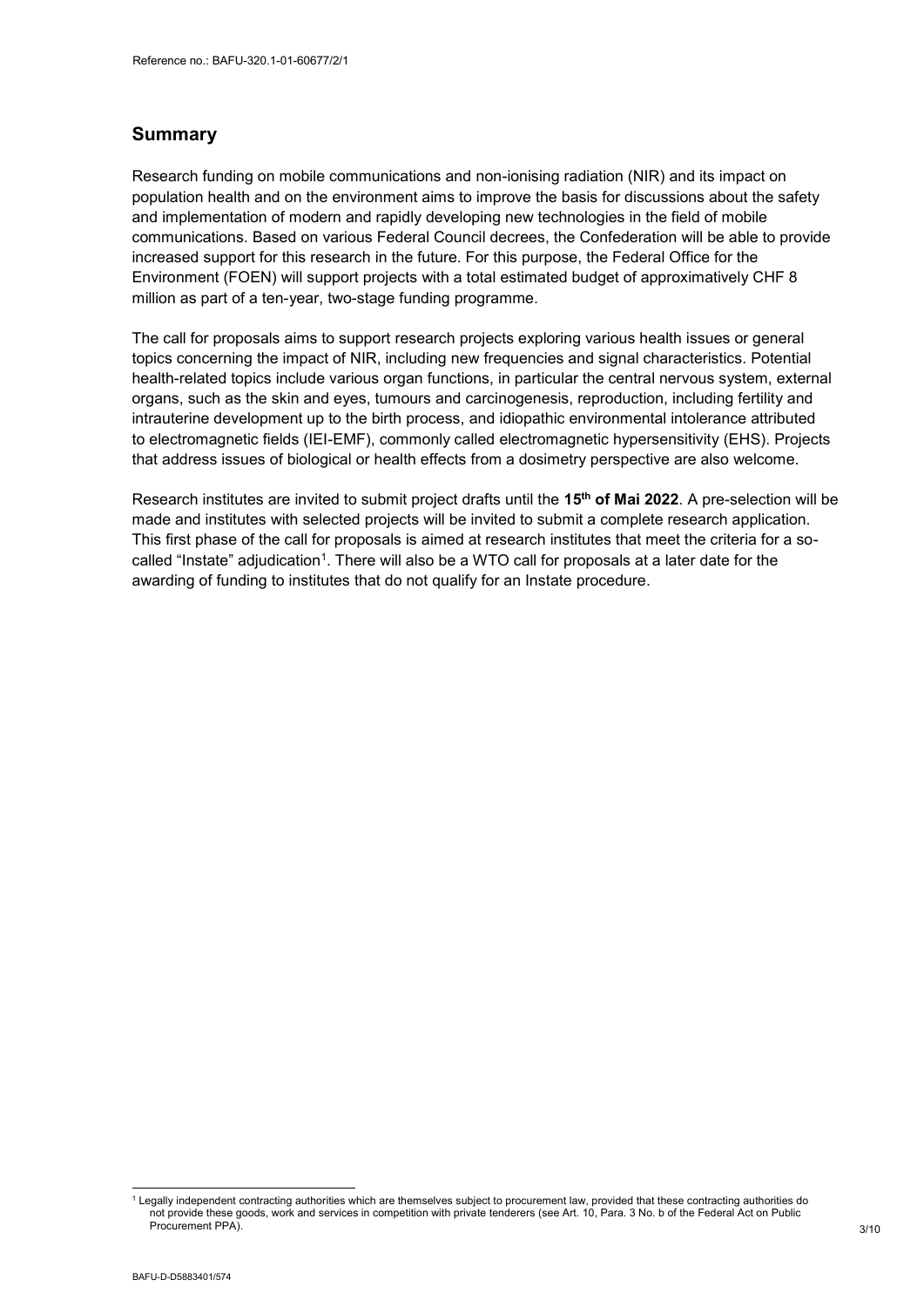## <span id="page-3-0"></span>**1 Introduction**

#### <span id="page-3-1"></span>**1.1 Background**

Artificial electromagnetic radiation is omnipresent in everyday life and ubiquitous in the environment. Its sources are found in the operation of systems and devices in all areas of everyday life, including mobile phones, electrical household appliances, radio antennae and high-voltage power lines. Mobile communications technologies in particular are developing at a rapid pace which is constantly opening up new questions and can present new potential risks. At the global level, research on biological, health and environmental effects addresses this challenge and tries to find answers.

To provide a decision-making basis for politicians and governments, national, but in particular, international expert committees examine research results, draw up summary reports and provide recommendations on limits.

In 2020, the International Commission on Non-Ionizing Radiation Protection (ICNIRP) published an updated version of its guidelines on electromagnetic fields for the frequencies 100 kHz to 300 GHz. This essentially confirmed and substantiated the limits recommended in 1998, particularly for exposure above 6 GHz. The ICNIRP recommended limits on NIR in the high-frequency range were derived based on the mechanism of thermal effect. They protect against negative health effects which can be caused by warming of the body or body tissues and against other negative impacts on health which occur above these limits.

To protect the population against harmful effects or nuisance from NIR in the frequency range from 0 Hz to 300 GHz, the Federal Council adopted the Ordinance on Protection from Non-Ionising Radiation (ONIR) based on the Environmental Protection Act. The protection concept outlined in the ONIR is based on existing incomplete knowledge about the effects of NIR on human health. Protection against scientifically proven negative health effects is provided by the immission limit values set out in Annex 2, ONIR. They are in line with the limits drawn up by the ICNIRP and must be complied with in places where people may be present (Art. 13 para. 1 ONIR). In addition, the Federal Council has also stipulated installation limit values based on the Environmental Protection Act's precautionary principle. The installation limit values for mobile radio transmitters are around ten times lower than the immission limit values and must be complied with in places where people tend to spend extended periods of time (in particular at home and at schools, nurseries, hospitals, permanent places of work and children's playgrounds).

Both at national and international level, there are regular political, social and scientific discussions about the appropriateness of the limit values and the protection of the population and the environment from NIR. These clearly highlight the great interest and practical benefits of research on this field.

## <span id="page-3-2"></span>**1.2 Mandate**

Motion 19.4073 on the funding of research on mobile communications and radiation, submitted by National Councillor Edith Graf-Litscher in September 2019 and accepted by the Parliament on 15 September 2020, instructs the Federal Council to implement the measures required to obtain a better understanding of the effects on health of radiation from mobile communications.

Encouraging research is also requested by the various actors in relation to mobile telephony and is part of the NIR monitoring decided by the Federal Council in 2019. The Federal Council reaffirmed this intention in April 2020 in relation to the recommendations in the report of the 'Mobile Radio and Radiation' working group.

On 22 April 2020, the Federal Council decided on its future approach to mobile communications and 5G. It agreed to implement the various additional measures which were set out in the 'Mobile Radio and Radiation' working group's report. One of the recommendations was to fund research on the potential health effects of radiation from mobile radio transmitters. A further recommendation was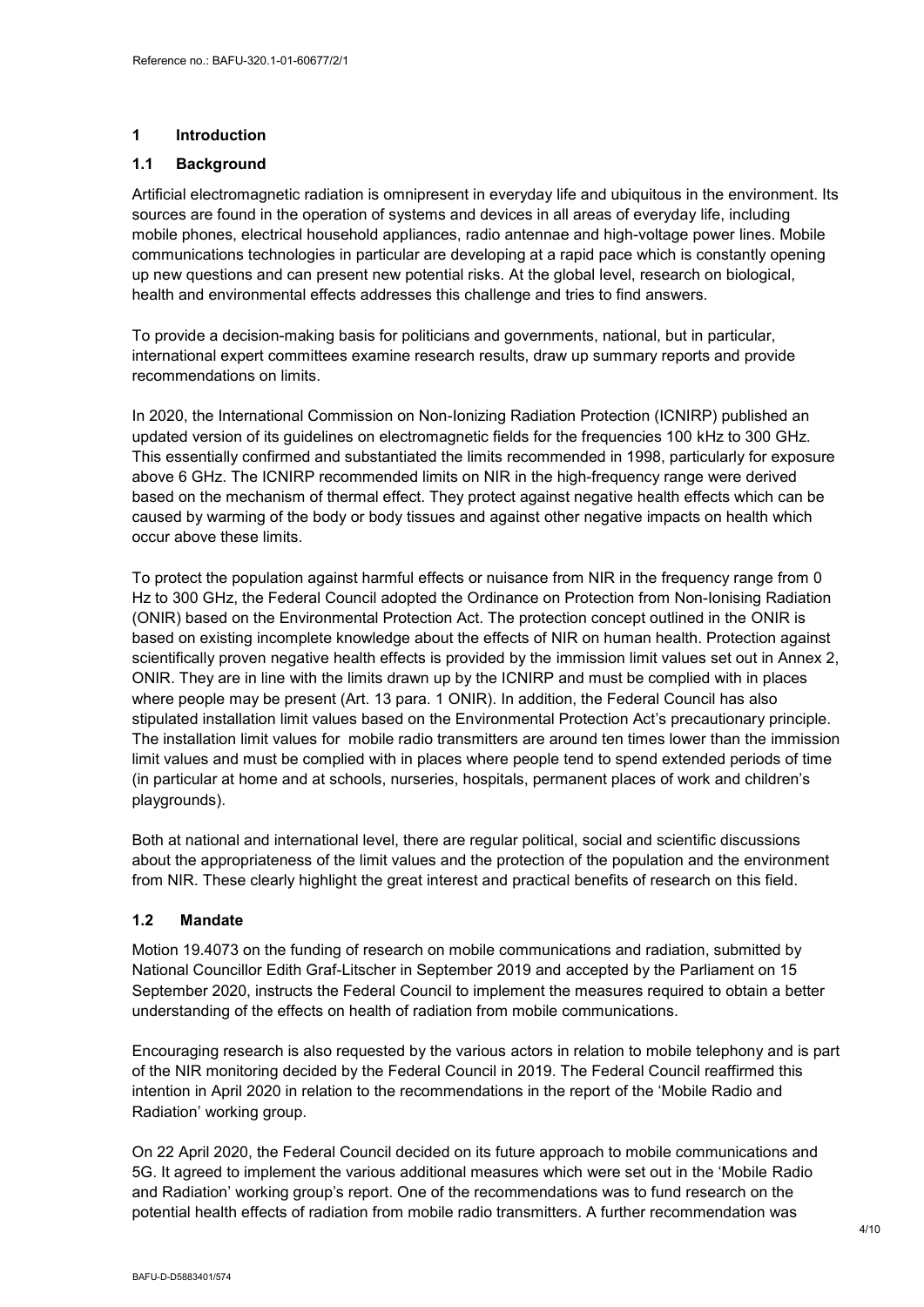to establish an environmental medical NIR advice centre. This centre goes along with research projects on improving the care of patients claiming suffer from EHS and on hypotheses of causality between NIR and EHS. These measures (research funding, set-up of an environmental medical NIR advice centre) also fall under the general framework of a NIR health monitoring.

Protection against NIR is an integral part of the FOEN's 'Environment 2021–24' research concept.<sup>2</sup> This concept identifies the effects of NIR on the population's health as a priority research topic with various sub-points, such as: performing prospective epidemiological studies, improving the understanding of biophysical mechanisms of effect, identifying potential health risks of new technology at an early stage, identifying and describing population groups at particular risk, etc.

The new Digital Switzerland Strategy, published in September 2020, also contains an objective entitled 'The digital transformation process takes account of the health and well-being of the population'. This indicates that changes related to digitalisation may have negative effects on health which must be addressed by targeted measures. Although the harmful effects mentioned extend beyond the potential effects of NIR, the development of digitalisation clearly cannot proceed without taking health aspects into account.

Environmental impact on health is also a key priority in the Federal Council's Health Policy Strategy 2030. In particular, this concerns tackling environment-related health risks (including NIR) more effectively by adopting suitable measures. To provide a solid foundation for political decision-making, the strategy seeks to step up efforts to obtain more extensive knowledge about environment-related health risks, particularly where knowledge gaps exist, e.g. NIR.

## <span id="page-4-0"></span>**1.3 National and international research environment**

The National Research Programme 57 'Non-Ionising Radiation – Health and Environment' made a major contribution to the current level of knowledge about the health effects of NIR from 2007 to 2011 in 11 different research projects. New findings were obtained on dosimetry and exposure, cytological mechanisms, indirect and long-term effects on the human body and risk perception.

The World Health Organization (WHO) is in the process of producing a general report on various potential effects related to NIR. Specifically, systematic reviews are being produced on the effects of radiofrequency electromagnetic fields in relation to:

- Cancer in laboratory animal studies
- The risk of cancer amongst the general population and in the working environment (epidemiological studies)
- Male fertility and findings on pregnancy and birth outcome (experimental studies on non-human mammals and on human sperm exposed in vitro)
- Male fertility and adverse reproduction results (two systematic overviews of epidemiological studies in humans with meta analysis)
- Self-reported symptoms in humans (experimental studies on humans)
- Tinnitus, migraines and non-specific symptoms in the general population and in the working environment (epidemiological studies)
- Cognitive performance (experimental studies on humans)
- Cognition (epidemiological studies)
- Biomarkers of oxidative stress in vivo and in vitro

These studies are ongoing.

The International Agency for Research on Cancer (IARC), which categorised high-frequency, nonionising radiation as 'possibly carcinogenic' for people (category 2B) in 2011, has classified the renewal

<sup>-</sup><sup>2</sup> FOEN 2020, Environment Research Concept 2021–24, section 6, p. 38-39 (available in German <u>www.bafu.admin.ch/ui-2009-d</u> and French [www.bafu.admin.ch/ui-2009-f\)](http://www.bafu.admin.ch/ui-2009-f).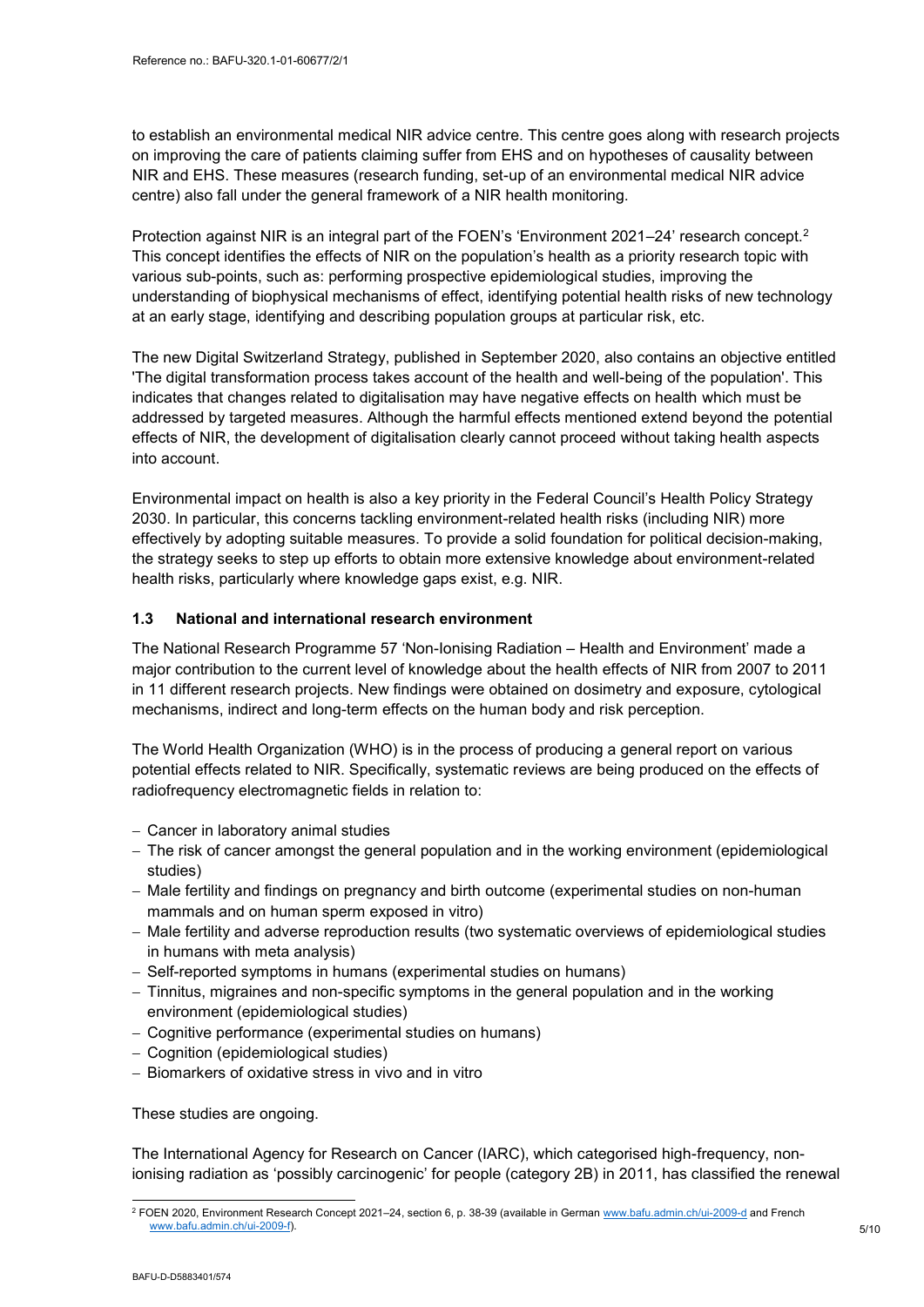of evaluating the carcinogenicity of high-frequency, non-ionising radiation as 'high priority' (IARC 2019, Report of the Advisory Group to Recommend Priorities for the IARC Monographs during 2020–2024). Based on the new study results, the IARC plans a re-evaluation of the cancer risk. This is to take place between 2022 and 2024.

The Federal Office for the Environment (FOEN), the Federal Office of Public Health (FOPH) and the Federal Office of Communications (OFCOM) sporadically fund different research projects on the health or environmental effects of NIR depending on the need. Various research projects are currently in progress.

In Switzerland, the Swiss Research Foundation for Electricity and Mobile Communication (FSM) provides funding for research projects on a regular basis.

## <span id="page-5-0"></span>**1.4 Practical significance and target groups**

Support for research has positive results in many respects: it closes gaps in scientific knowledge in a politically sensitive area and it acts as an early warning system for health-related risks. As a broadly accepted accompanying and precautionary measure it supports the expansion of the network and communication by the Confederation and cantons and it secures Swiss research skills in a technology sector which is developing at very great speed.

## <span id="page-5-1"></span>**2 Goals and priorities of the research funding**

Reasonably well-founded research observations indicate that biological effects of NIR may occur even when threshold values are observed. It is nevertheless unclear whether and how these effects take place. With the current level of knowledge available, it is not possible to clearly determine whether and under what conditions certain observed effects represent a health risk.

The funding of research on NIR and health aims to provide significant new findings. This will address the existing gaps in knowledge about the potential effects of NIR.

New technologies, new types of usage and new frequencies as part of rapid technological development must also be taken into account to avoid risks in potential future use. In particular, this includes the millimetre waves for mobile radio.

The main priority is protecting the population against potential negative effects while also enabling modern development as part of digitalisation. The new findings should also improve the situation in terms of evidence of health risks. This research funding aims to improve the basis for discussions about safety and the approach to current and rapidly developing new technologies used in mobile communications.

The present call for proposals is part of the Federal Administration's research $3$  on topical issues of great political and societal significance.

## <span id="page-5-2"></span>**3 Main research topics**

On 3 November 2021, the FOEN – in cooperation with the Swiss Academy of Sciences (SCNAT) – organised an interactive workshop with representatives of various research institutions and organisations specialising in a variety of different fields. Research topics were discussed and prioritised at this event based on existing work being carried out at national and international level. The proposed topics concern relevant and current gaps in research and priorities of importance to federal government research. The research topics are formulated in an open way, providing opportunity for innovative research ideas.

 3 In German: "Ressortforchung", which refers to research projects initiated and financed by the federal administration, the results of which are necessary for the fulfilment of its tasks. More information at: https://www.ressortforschung.admin.ch/rsf/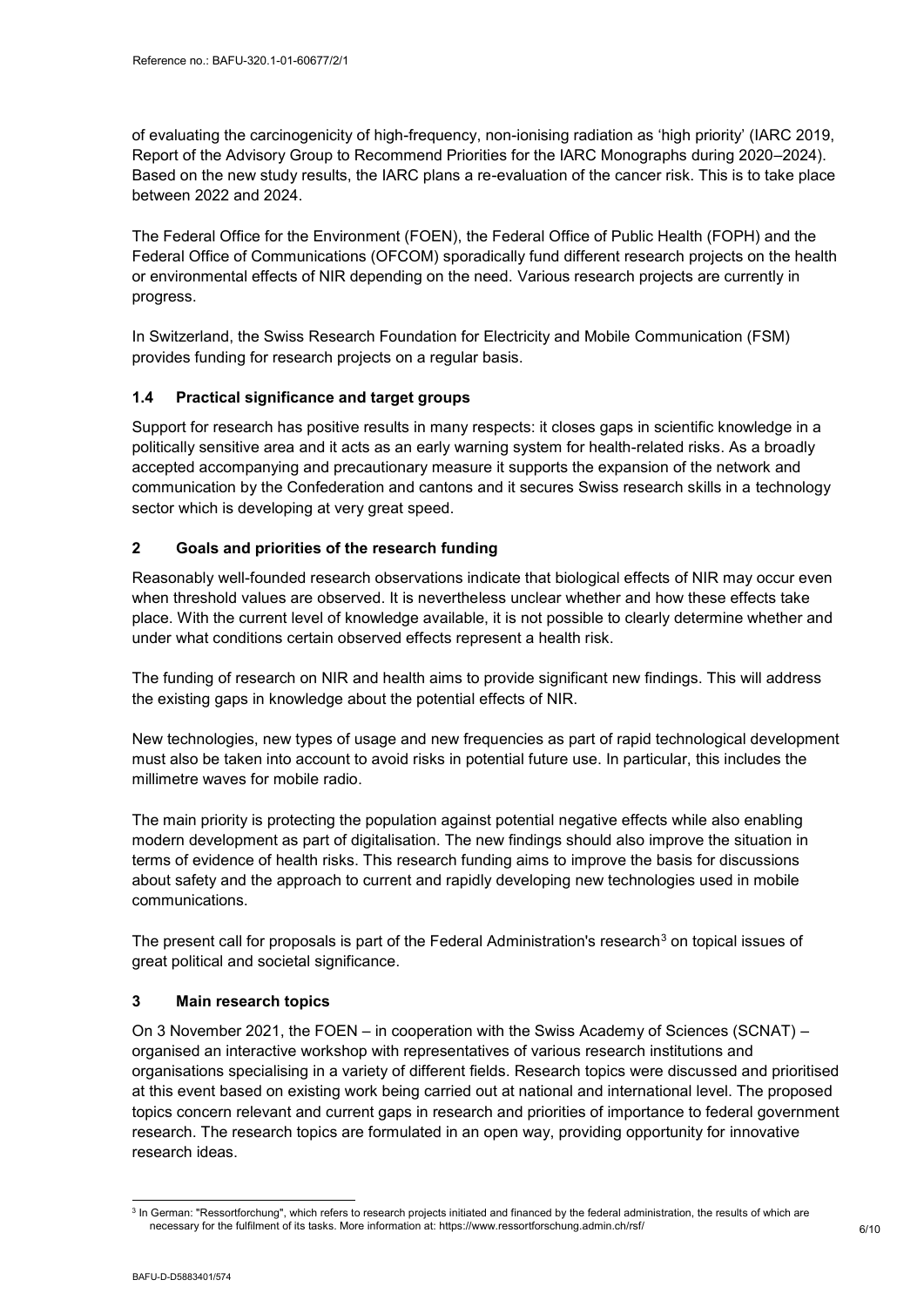Projects from a variety of research fields are sought. In terms of basic research, animal and cell testing as well as biochemical and molecular studies are of great interest in relation to research on the physical effects of NIR. Exploring the relationship between the long-term impacts of NIR and negative health effects requires epidemiological studies, such as case-control, cohort and ecological studies as well as trend analyses. Experimental or observational clinical studies may also make a valuable contribution to identifying potential health risks. The research projects may focus on various healthrelated topics and organ functions or explore general topics on the effects of current or new frequencies and signal characteristics on various tissue types. Potential health-related topics include the various organ functions, in particular the central nervous system, external organs, such as the skin and eyes, tumours and carcinogenesis, reproduction (fertility and intrauterine development), IEI-EMF or EHS. The following section contains proposals on specific research topics which are sub-divided into two modules based on research discipline.

## Module 1: Model studies, studies on biological effects, dosimetry or mechanisms of effect

This module is aimed at study projects focusing on the effects of NIR on people or nature using models. These models can be based on animals (in-vivo animal studies), cells (in-vitro studies), simulations (in silico) or measurement studies. They explore topics that are indirectly relevant to the risk to humans or nature.

## Module 2: Epidemiological and clinical studies, and studies about environmental impact

This module is aimed at study projects exploring direct risks to humans based on prospective or retrospective epidemiological studies (cohorts, case studies, ecological studies, case series) and clinical studies or studies on humans (randomised studies, provocation studies, case descriptions). This provides direct information about the potential harm in relation to particular illnesses or indirect information about biological and not health-related effects. This module also includes projects that address the effects of NIR on the environment by studying the effects on animals or plants directly in nature.

## **Proposals on specific topics and research questions**

The following topics may be addressed as part of these two modules and may also be combined:

- Effects of new frequencies and signal characteristics
- Effects of NIR
	- o on the nervous system
	- o on brain tumours, childhood leukaemia, other cancers
	- o on degenerative diseases
	- o on fertility and intrauterine development
	- $\circ$  on the environment (animals and plants)
	- $\circ$  in relation with IEI-EMF/EHS
- NIR as a co-factor in the above-mentioned effects and diseases, interactions between NIR and other factors, whether environment-related, genetic or in connection with pre-existing illnesses
- Effects of blue light and other aspects, including usage-related ones

## <span id="page-6-0"></span>**4 Submission procedure and project selection**

## <span id="page-6-1"></span>**4.1 Applicable law**

The FOEN is responsible for initiating and awarding the research funding. Project outlines and applications for funding of a research project are subject to the provisions set out in this document and, in particular, to the Federal Act on Public Procurement (PPA), with the exception of the so-called "Instate" attributions (see Art. 10 para. 3, letter b PPA). In addition, the General Terms and Conditions (GTC) of the Confederation for the procurement of services and the GTC for research contracts apply. (GTC) of the Swiss Confederation for the procurement of services and the GTC for research contracts are applied.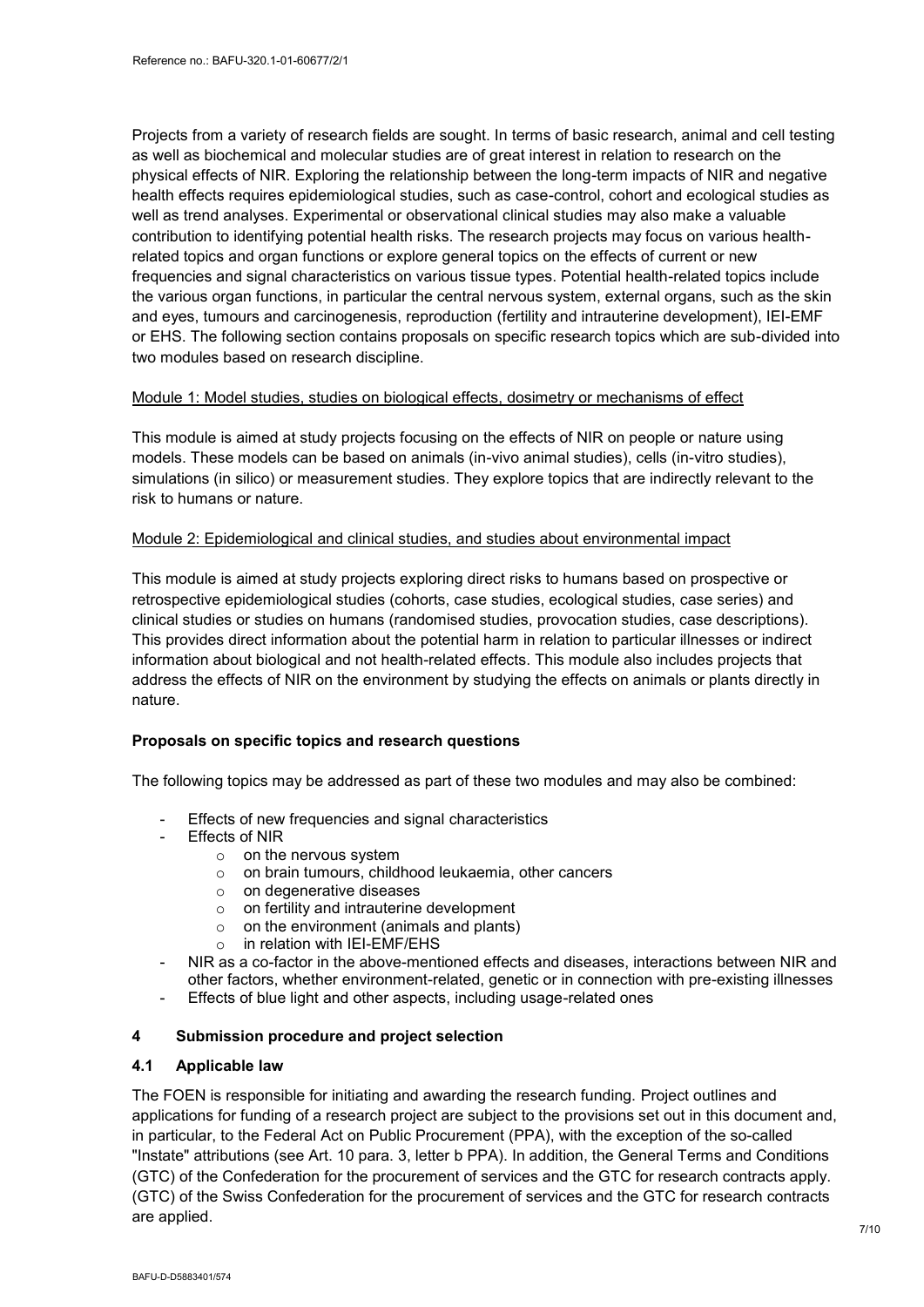#### <span id="page-7-0"></span>**4.2 General conditions**

All projects funded under this research programme must be in line with one or more of the research priorities listed in the FOEN's "Research Master Plan Environment 2021-2024" (in particular, section 3.2.5 "Health and the environment" and research area 6 "Protection against non-ionising radiation").A two-stage procedure will be used for selecting the research projects.

As a first step, the FOEN invites research institutes in Switzerland that are eligible for an *Instate* procedure to submit project outlines (Appendix 1). These will be assessed in a first round of evaluations. In order to clarify whether the institute in question meets the criteria for an Instate award, it must also submit the completed form (Appendix 2) when submitting a project. The verification of whether the institute fulfils the criteria for an Instate award is carried out by the FOEN's legal department. This is followed in the case of a positive review by an invitation to apply for funding of the corresponding research project, which will be evaluated in a second round of review. A separate WTO procedure is used for projects of institutes that are not eligible for an Instate procedure. There is also the opportunity for international cooperation if this creates added value for the project or if experts from research groups abroad can make a significant contribution to project implementation. The level of the foreign financial contribution must be indicated in the outline project proposal.

Funding will be awarded to both small and large-scale projects. The budget per project will be approximately CHF 100,000 to CHF 600,000 but projects with larger overall budgets may also be supported in legitimate cases. The duration of the individual projects should be between one and four years.

In principle, a project must start within four months of the funding award.

## <span id="page-7-1"></span>**4.3 Submission method**

Outline project proposals and research applications are submitted by email to [nis@bafu.admin.ch](mailto:nis@bafu.admin.ch)

## <span id="page-7-2"></span>**4.4 Outline project proposals**

Submission deadline: Outline project proposals must be submitted by 15 Mai 2022 at the latest.

Documents, form and contents:

- Project description and information about the research group in Word or PDF format based on the form (Appendix 1)
- CVs (maximum of two pages) of the applicants
- Form for the evaluation of an Instate mandate completed and signed (Appendix 2)

#### <span id="page-7-3"></span>**4.5 Research applications**

Submission deadline: The submission deadline for research applications is expected to be 31 July 2022. In this second phase, institutions will be required to submit more detailed documents on the research plan, budget, steps with ethics committees, confirmation of possible international cooperation, etc. Full information on the modalities, format and content of the documents will be communicated in due course to the institutions selected for this second phase.

The results of the research must be published in a synthesis report to the FOEN and in the form of scientific articles in peer-reviewed journals that are open access. The costs of publications in open access scientific journals can be included in the budget. Pre-registration of research protocols is required where possible and useful. The provision of anonymised data and analysis codes openly, unless this is not possible for data protection reasons, is also a encouraged.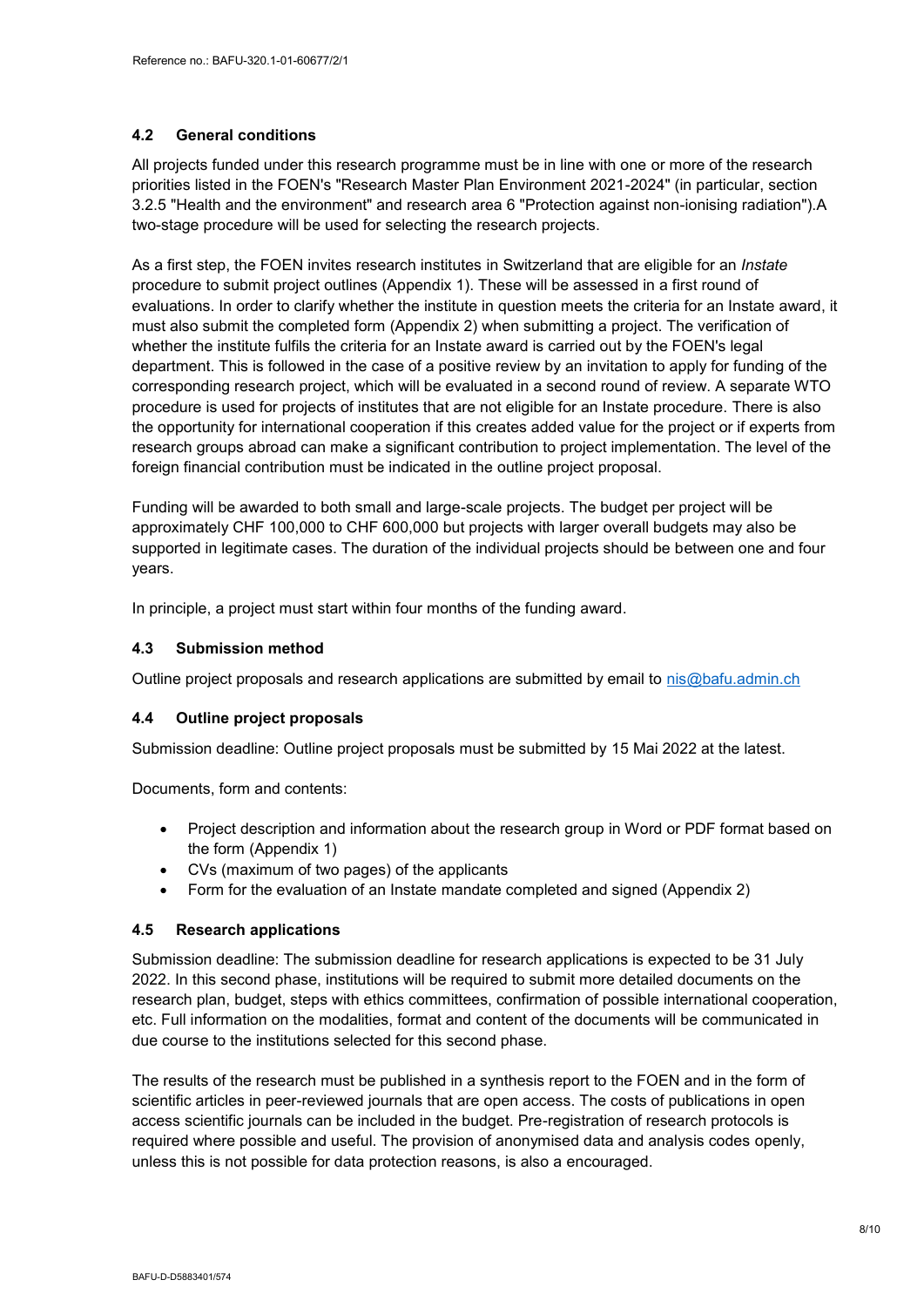#### <span id="page-8-0"></span>**4.6 Project selection procedure**

The outline project proposals will be assessed by the FOEN and the FOPH based on the selection criteria set out in point 4.7. Other federal offices may be involved if required. External expert opinions in the relevant research fields may also be used in the decision-making process.

Project applicants with *Instate* privilege will be invited to submit their research applications directly. The FOEN will carry out a WTO call for proposals for projects of institutes without Instate privilege, and the institutes concerned will be invited to participate via simap.ch.

Both the research applications and the outline project proposals submitted via the WTO procedure will be assessed using external expert opinions and evaluated based on the criteria set out below. The projects from both submission procedures will be selected as part of the overall funding programme and no preference will be given to either submission procedure.

## <span id="page-8-1"></span>**4.7 Selection criteria**

All projects submitted will primarily be assessed based on compliance with the formal requirements.

Both the outline project proposals and the research applications will then be assessed based on the following criteria:

- **Conformity with the objectives and research priorities:** The projects must produce findings on the indicated gaps in knowledge.
- **Originality and new aspects:** In particular, the projects will also be evaluated based on their originality in relation to exploring the topics outlined above. New methods or aspects of health effects are of particular interest as well as the inclusion of new mobile communication technologies.
- **Complementarity with other international and national research programmes:** The research projects bring new, different or complementary perspectives on the research questions to projects or consortia already supported by other international or national calls for proposals.
- **Scientific quality:** The latest international scientific standards will be used to assess the research plans in terms of methodology, originality and quality.
- **Relevance for the Swiss population and political decision-making:** The results produced by the projects must be viable and relevant to the Swiss population in terms of future safety and health protection. The results should contribute to improving the evidence available which plays a crucial role in decision-making by government and in practice.
- **Infrastructure and human resources:** The institutions must have adequate infrastructure and sufficient human resources with a strong scientific track record.
- **Expertise and experience in the field:** The project leaders must have extensive experience and expertise in the research field being explored. Published research papers may highlight participants' knowledge in the field.

## <span id="page-8-2"></span>**4.8 Time frame and budget**

Research funding on the effects of NIR on health and the environment will run for a ten-year period from 2022 with an estimated total budget of approx. CHF 8 million.